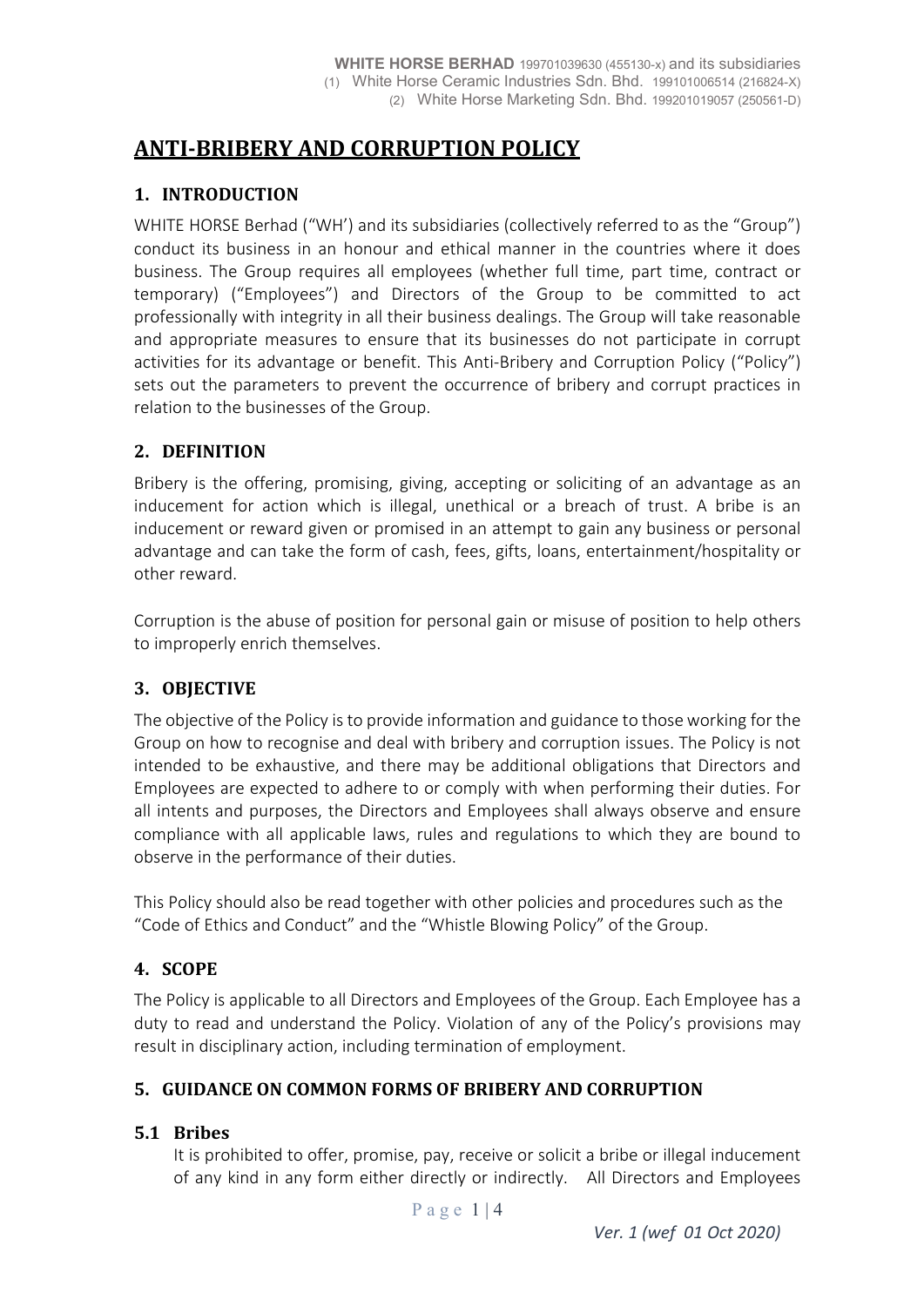must refuse any bribe or illegal inducement of any kind, in a manner that is not open to misunderstanding. Employees must immediately report any such offers to Internal Audit Manager / Audit Committee Chairman, who will record the incident.

#### **5.2 Gifts, Hospitality and Entertainment**

We encourage the use of good judgement, discretion and moderation when giving or accepting gifts or hospitality in business setting. This Policy does not prohibit normal business hospitality, so long as it is reasonable, appropriate, modest and bona fide corporate hospitality.

As a general principle, the Directors and Employees should not accept or give a gift to a third party if it is made with the intention of influencing the third party to obtain business, or in exchange for favours or benefits. In addition, lavish or unreasonable gifts or entertainment should not be accepted as such gifts or entertainment may be perceived or interpreted as attempts by the Directors or Employees to obtain or receive favourable business treatment for personal benefits.

The Directors and Employees should be mindful in giving or receiving gifts, entertainment or hospitality as it could be perceived as a way of improperly influencing the decision making of the recipient. Hence, the intention behind the gifts or hospitality should always be considered. All benefits (including gifts and other benefits) must be reasonable in value, infrequent in nature, transparent and open, and not given to influence or obtain an unfair advantage. Guidance from management must be sought if there is any doubt regarding this issue.

#### **5.3 Facilitation Payments**

Facilitation payments are unofficial payments or other advantages made to secure or speed up performance of a routine or to avoid delays and red tapes that may slow down certain business dealings. Directors or Employees shall not promise or offer, and will not accept facilitation payments of any kind.

Management will not tolerate or condone such payments made by (or accepted by) its Employees or any person or entity acting on behalf of WH or its Employees.

## **5.4 Third Parties and Agencies**

All third parties, including agents, suppliers, contractors, consultants and customers, should be made aware of this Policy and the arrangements with them shall be requiring them to comply with minimum standards and procedures relating to bribery and corruption.

Management must exercise due care and skill when selecting and dealing with such associated parties.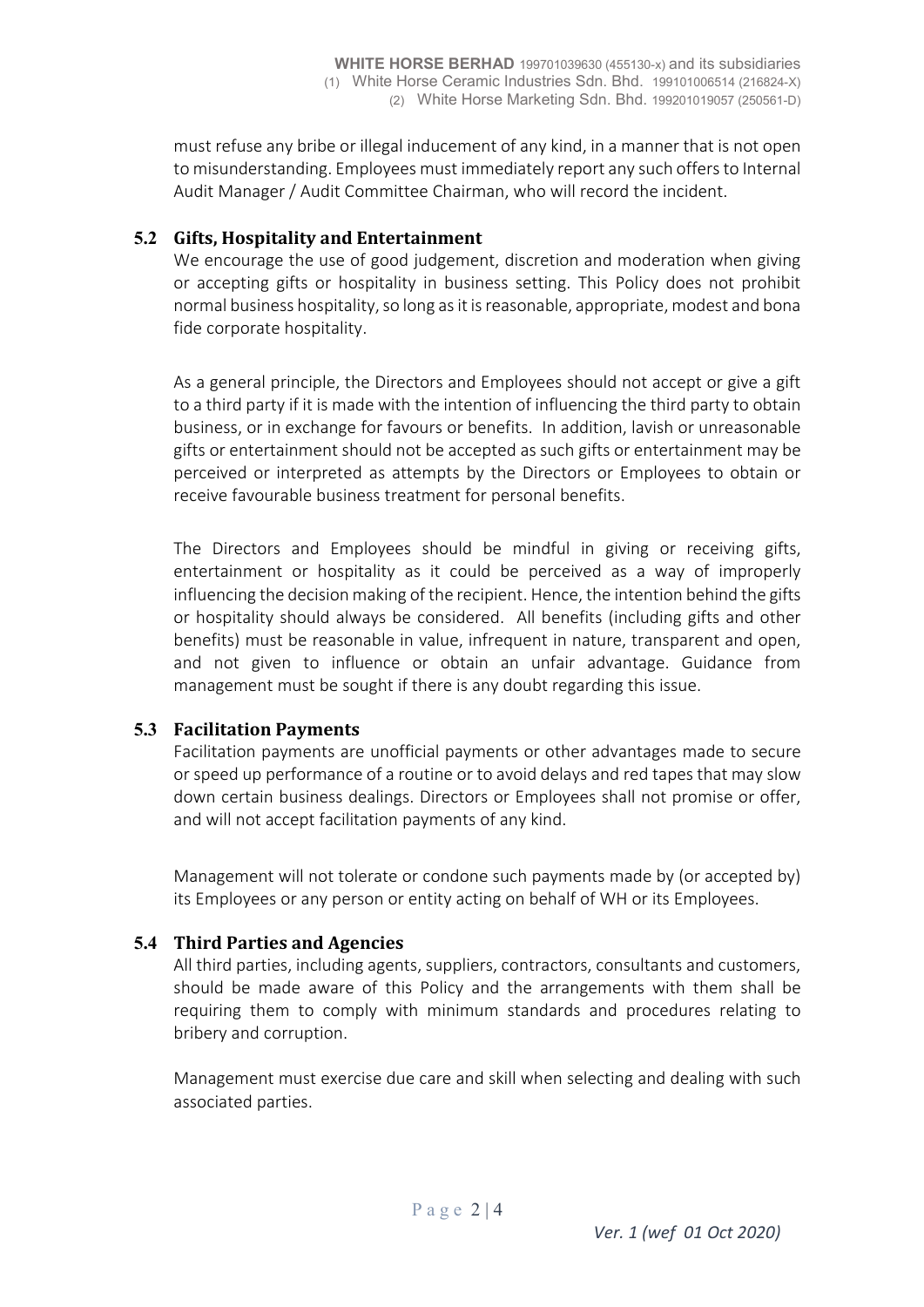#### **5.5 Political Contributions and Donations**

Funds or resources of the Group must not be used to make any political contributions on behalf of the Group without approval from the Chairman of the Board of Directors. Any appearance of making such contributions to any political party, candidate or campaign, must also be avoided.

All donations to charities, school or community projects shall require approval from the Executive Director and should be made directly to an official entity and be able to be disclosed publicly when required to.

All political contribution and donations must not be made in exchange for obtaining or retaining business or other improper advantage for the benefit of WH or Employees or any other entity or person.

Employees are required to comply with WH's gifts and corporate hospitality policy. The violation of this policy will result in disciplinary action being taken against the Employee.

## **6. RECORD-KEEPING**

It is important that proper and complete records be maintained of all payments made to third parties in the ordinary course of business as these would serve as evidence that such payments were not linked to corrupt and/or unethical conduct. All accounts, invoices, documents and records relating to dealings with third parties, such as clients, suppliers and business contacts, should be prepared and maintained with accuracy and completeness.

Employees must declare all gifts, hospitality or entertainment to respective department for recording into a register which is subject to internal audit review. Employees must also ensure that all expense claims relating to hospitality, gifts or expenses incurred to third parties are approved by the Head of Department/Director and must be specifically recorded the reason for such expenditure.

#### **7. COMPLIANCE TO THE LAW**

WH is committed to conduct its business ethically and in compliance with all applicable laws and regulations in all the countries where it has an operation. Currently the Group has subsidiaries in Vietnam, Singapore, Thailand, Philippine, China and Indonesia.

These laws include but are not limited to the Malaysian Penal Code (revised 1977) (and its amendments), the Malaysian Anti-Corruption Commission Act 2009 and its amendments, and the Companies Act 2016.

The Group reserves the right to report any actions or activities suspected of being criminal in nature to the police or other relevant authorities.